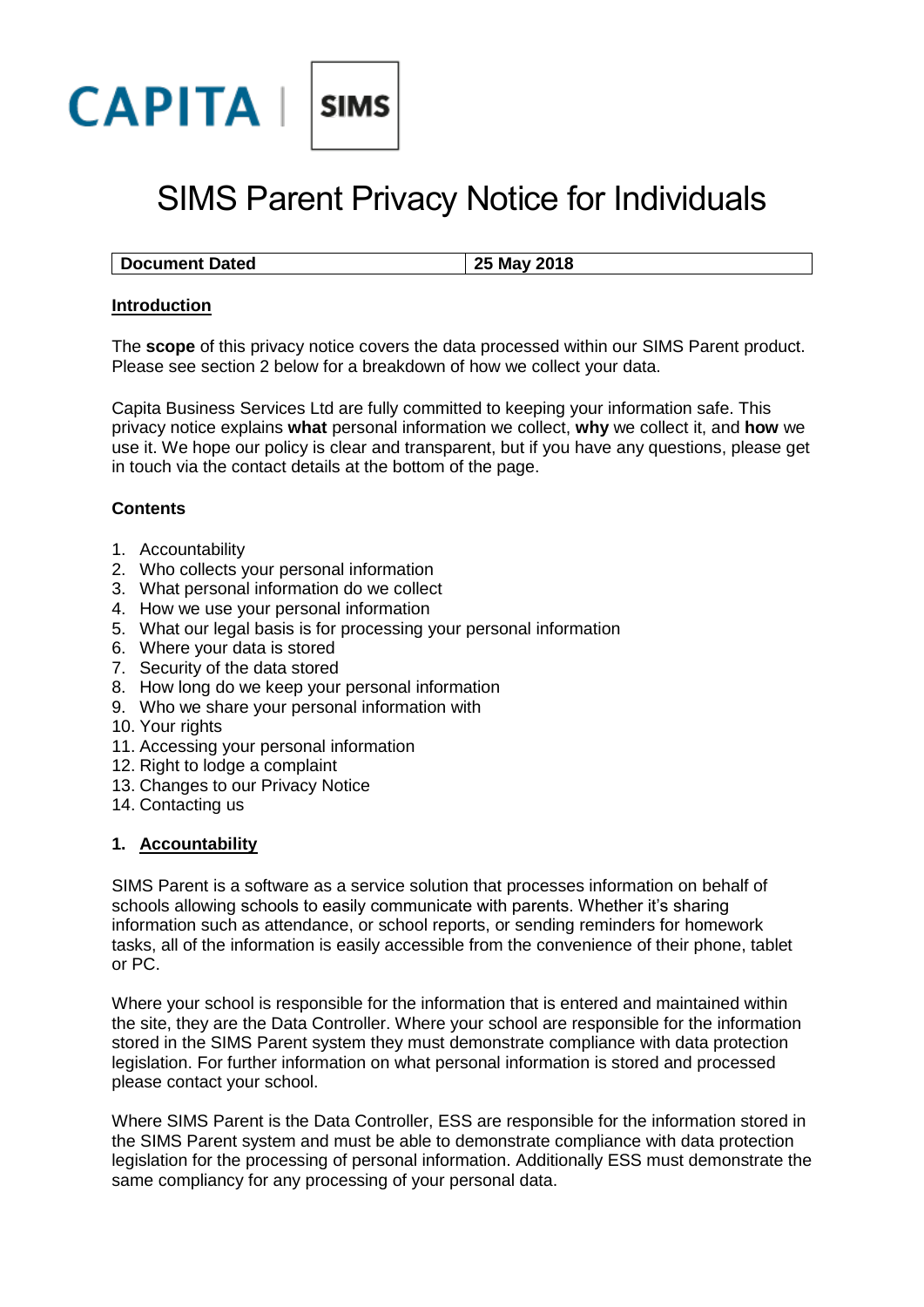

*The Information Commisioner's Office website can be referenced for full details on responsibilities of data controllers and processors: [https://ico.org.uk](https://ico.org.uk/)*

# **2. Who collects your personal information?**

Capita Business Services Ltd includes the brand of Capita Education Software Solutions (ESS) which sits within Capita Digital Software Solutions.

Capita ESS sits within the Capita Digital Software Solutions division and consists of the following business units: Capita SIMS; Capita SIMS Independent and International; Capita Libraries; Capita Micro Librarian Services (MLS); Capita Further & Higher Education (F&HE); and Capita IBS Schools.

All of the above business units operate under the trading name of **Capita Business Services Ltd**. Our registered company number is 02299747 and further information can be found in our [legal statement.](http://www.capita-sims.co.uk/legal-statement)

Registered address: 71 Victoria Street, Westminster, London SW1H 0XA Postal address: The Data Protection Officer, Capita plc, 71 Victoria Street, London, SW1H 0XA

Data Protection Officer: Jenny Coombes [privacy@capita.co.uk](mailto:privacy@capita.co.uk)

# **3. What personal information do we collect**

As part of using SIMS Parent we collect session information from users accessing our system, this includes the use of third party technology Microsoft Application Insights. This will provide ESS with geo-location information, organisation information that the user is associated with and the user's browser session information.

This information is used for the following reasons:

- To monitor the usage of our service and systems to support the development and enhancement of future features
- To assist ESS support and operations functions to tune their services to provide scalable and performant software using utilisation information of a period of time
- To enhance the security of the system by tracking suspicious and anomalous behaviour.

#### **4. How we use your personal information**

We may use your personal information for the following reasons:

- **Support Enquiry** where your school may have contacted us via telephone, email or other channels to log a support enquiry about an issue or for general assistance. We may use the data captured to help to resolve your enquiry and may contact you after for feedback to help improve the service offered.
- **Improve performance and usability** by getting insights on how SIMS Parent is used. SIMS Parent uses Microsoft Applications Insights to monitor the live service. Your use of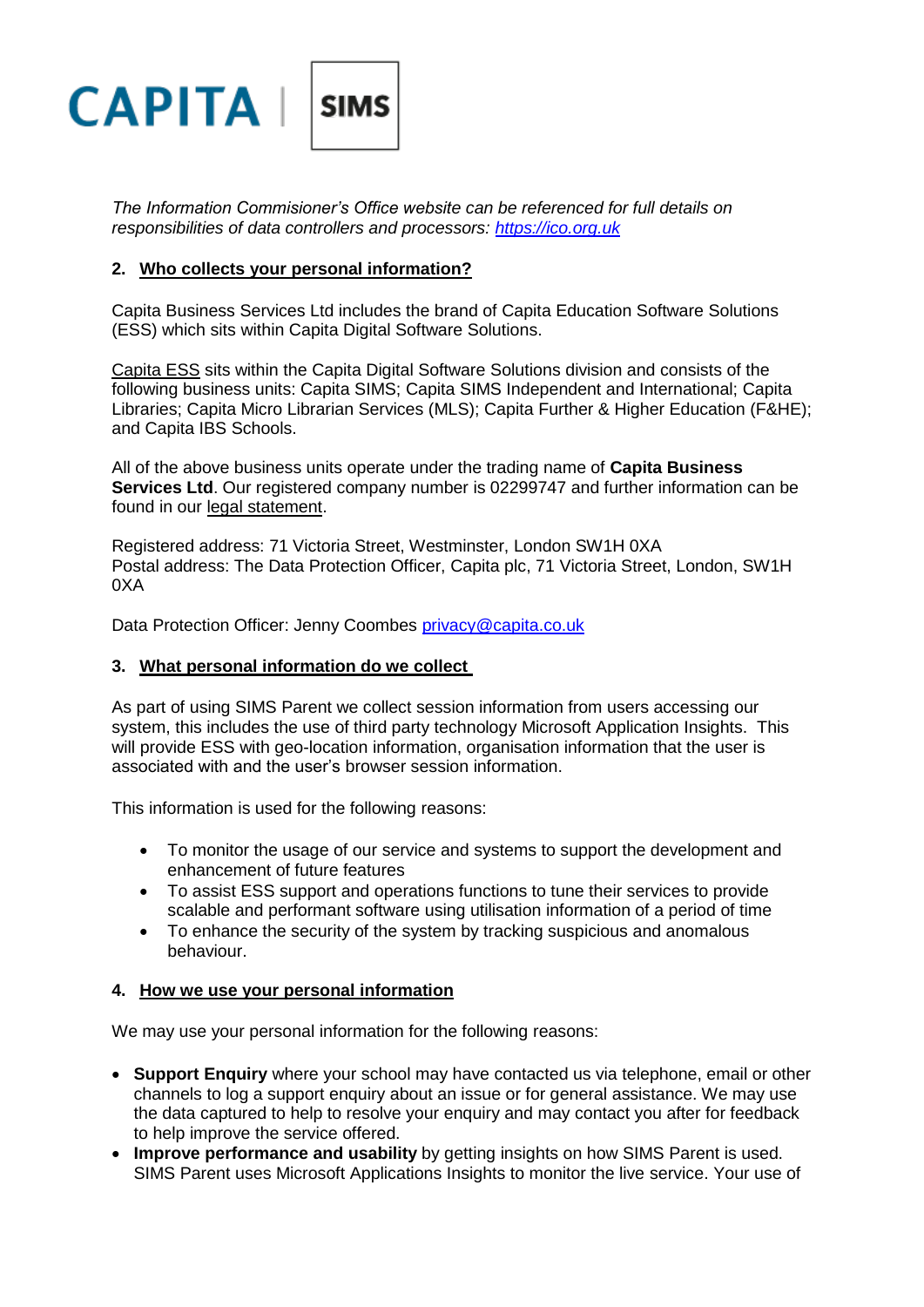

SIMS Parent may be captured by Microsoft Application and used to improve service performance and usability.

 **General enquiry or feedback** where you may contacted us via telephone, email or other channels requesting information about products and services and we may use the data captured to help improve services or assist in finding a resolution to your enquiry.

# **5. What our legal basis is for processing your personal information**

We will only collect and use your personal information (as described in section 4) in accordance with data protection legislation. Our legal basis for processing your personal information are as follows:

**1. Contractual** – We may process personal data associated to a contract or product purchase. It is important for us to hold this data in order to ensure that we have records from a legal perspective to whom signed and agreed to the terms of agreements and who to contact following issues and/or to send renewal information.

**2. Consent** – Where necessary we will only collect and process your personal information if you have given your consent for us to do so, for example, we will only send you certain marketing emails and process any sensitive information about you if we have your consent.

**3. Legitimate Interests** – We may use and process some of your personal information where we have conducted Legitimate Interest Assessment and have a legitimate business grounds for doing so. Under European privacy legislation here is a concept of "legitimate interests" as a justification for processing your personal information.

You have a right to object to our use of your personal information for these legitimate interests. Please see **section 10 - Your rights** and how to contact us for how to do this.

#### **6. Where your data is stored**

Data is stored within SIMS Parent in various forms, all using Microsoft Azure data constructs. Information interchange between software services within the applications is protected by a dedicated Secure Token Server (STS), so that access to all data is validated against the access rights of the requesting user.

Data sits within the EEA and is subject to EU model clauses, specifically data for these services reside in the EU: Ireland and the Netherlands.

#### **7. Security of the data stored**

SIMS Parent is a securely hosted web service, delivered via the web using standard HTTPS TCP/IP protocols. The SIMS Parent application is hosted on a secure and highly scalable managed service, with the main system hosting provided by Microsoft Azure® UK, which is reliable and resilient. Microsoft Windows Azure has G-Cloud Impact Level 2 (IL2) from the Cabinet Office for use across the UK Public Sector. All data is securely stored and processed within the EU and complies with UK data protection standards and requirements.

Our Microsoft Azure datacentres reside in Dublin (Ireland, UK) and all data is encrypted at rest and in transit and complies with ISO27001 standards. You can read more about Microsoft's commitment and compliance to data privacy and security in their online Trust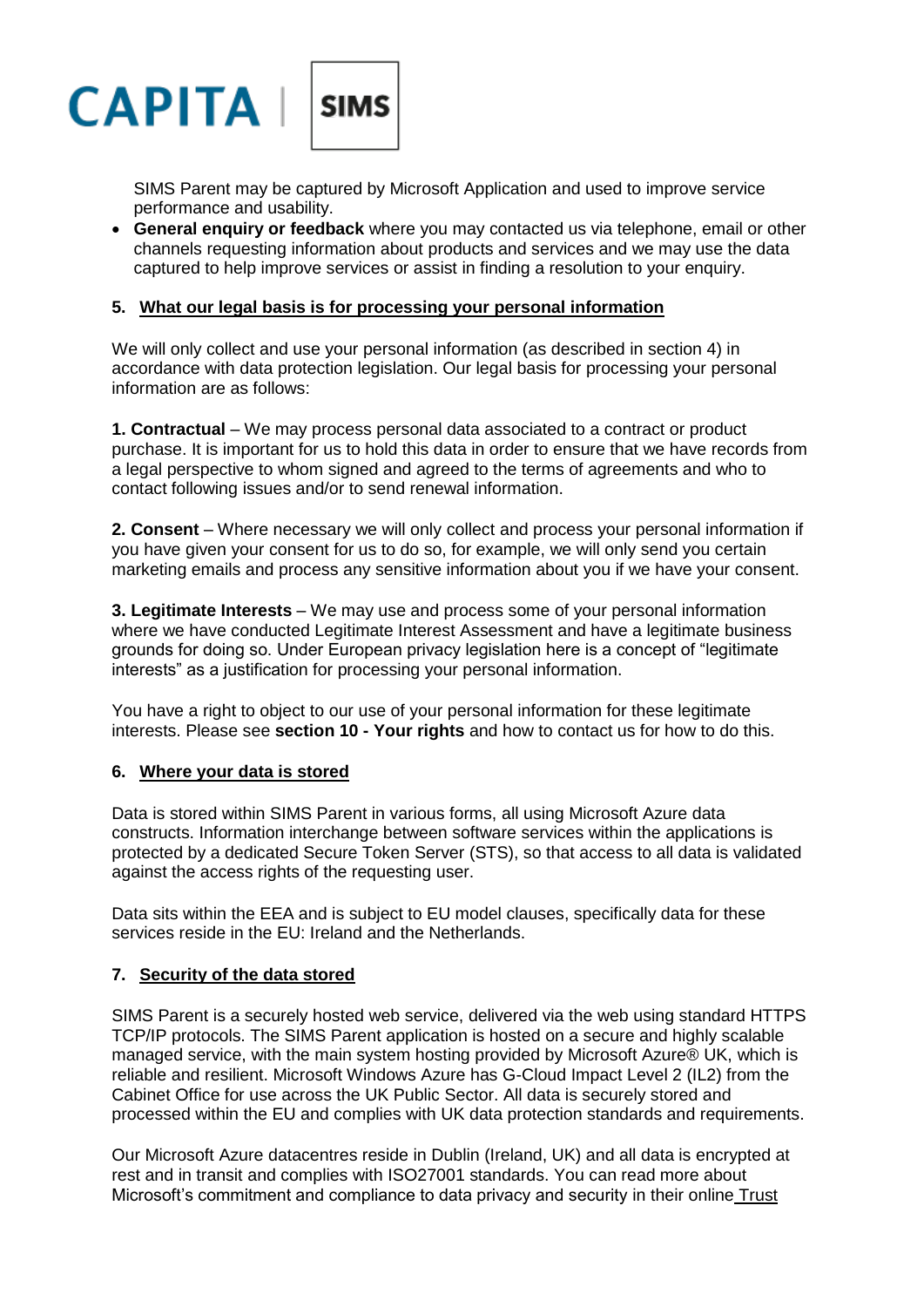

[Center.](https://www.microsoft.com/en-us/trustcenter) For Capita MLS, Further and Higher Education and Libraries, your data is currently stored in other on-premise CRM systems, which we are moving into Dynamics 365 throughout 2018.

Technical hosting and management for SIMS Parent is undertaken fully by Capita on behalf of the establishment, including the provision of all software, maintenance operations, upgrades and background supporting processes. Application security is 256bit Secure Socket Layer (SSL), point-to-point encryption.

### **8. How long do we keep your personal information**

All personal data will be held in accordance with Capita plc group policy, and historical records will not be held without legitimate reason. We have a variety of automated retention policies in place that ensure data is regularly cleared down within our system if it has not been used, updated or interacted with in a reasonable amount of time.

For instance if your child leaves the schools we will no longer process their information on the schools behalf and will delete this data from SIMS Parent following 30 days.

Essentially, we will only hold your personal information on our systems for the period necessary to fulfil the purposes outlined in this privacy notice or until a request has been made to delete it.

# **9. Who we share your personal information with**

No information is shared with third parties.

Your personal information may be accessed by staff within Capita whom require access to this to carry out their job in order to provide services to you (this could be across various business units, but still operating solely under Capita Business Services Ltd).

Some staff within our businesses operate outside of the EEA, for example our staff in India, however all staff are subject to the same Group Information Security and Acceptable Usage policies.

In addition we sometimes need to provide access to technical support partners in order to receive support on IT projects relating to our enterprise business systems. Our current support partner also operates under Capita Business Services Ltd and thus is subject to the same Capita Group Information and Security Policies and Procedures.

#### **10. Your rights**

Under data protection legislation you have a number of rights in relation to your personal information. In relation to certain rights, we may ask you for information to confirm your identity and, where applicable, to help us to search for your personal information. Except in rare cases, we will respond to you within 30 days after we have received this information or, where no such information is required, after we have received your request. This section explains what they are and how you can use them, if you wish.

**The right to be informed:** As best practice ESS provide fair processing information. Please contact your schools in the first instance for what information SIMS Agora processes.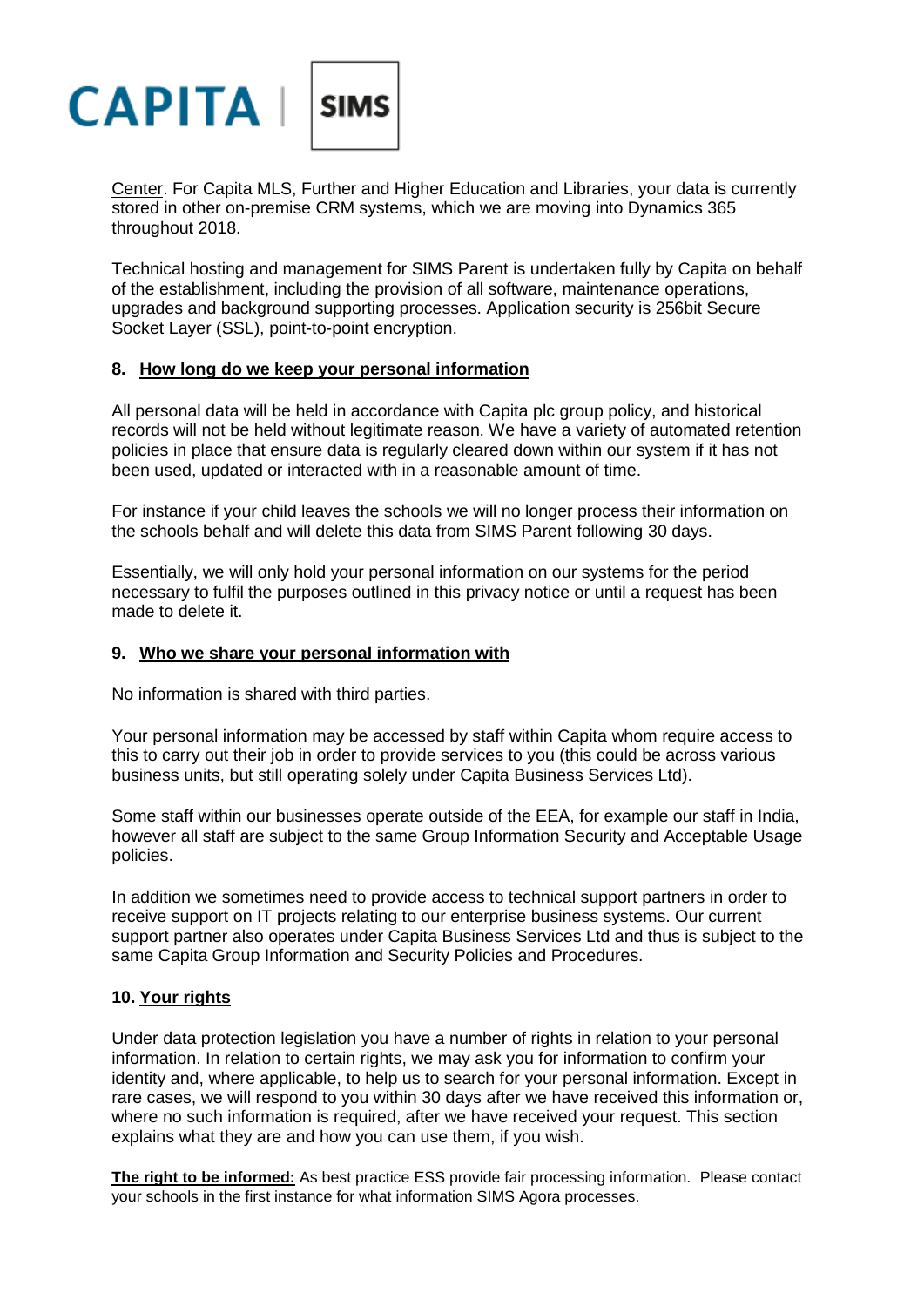

**The right of access:** This does not apply to ESS for SIMS Agora who act as a data processor and are not responsible for subject access requests for information stored in SIMS Agora, these are to be conducted by the customer, your school, as data controller.

**The right to rectification:** Where ESS are the data controller for information within SIMS Agora this can be edited by you. Outside of this right does not apply to ESS for SIMS Agora who act as a data processor and are not responsible for data subject data update requests for information stored in SIMS Agora, these are to be conducted by the customer, as data controller.

**The right to erasure (also referred to as the "right to be forgotten"):** As data controller, it is the customers, your schools, responsibility to respond to and act upon requests where the data subject has requested for the removal of information stored about them in SIMS Agora.

**The right to restrict processing:** Individuals who are associated with a customer may have the right to request that processing of their information is not processed. As data controller, the customer, must respond to such requests.

**The right to data portability:** As data controller, if applicable, it is the customer's responsibility to respond to data subject requests to transfer their personal data to another controller or provide this directly to the individual. CSV export routines are available in SIMS Agora to allow the customer to export data.

**ESS Data controller and individual's rights:** Where ESS is a data controller for information processed in business systems, customer portals and marketing platforms, individuals can exercise the relevant rights mentioned above. Please refer to the Capita SIMS Privacy Notice at<https://www.capita-sims.co.uk/privacy-notice> if you would like more information on this.

#### **11. Accessing your personal information**

You have the right to request a copy of the personal information that we hold about you. This is known as a Subject Access Request.

If you wish to request a copy of your personal information please address requests to dssdataprivacy@capita.co.uk

#### **12. Right to lodge a complaint**

You have the right to complain to the Information Commissioners Office (ICO) if you are concerned about the way we have processed your personal information. They can be contacted via:

Information Commissioner's Office Wycliffe House Water Lane Wilmslow Cheshire SK9 5AF Tel: 01625 545 700